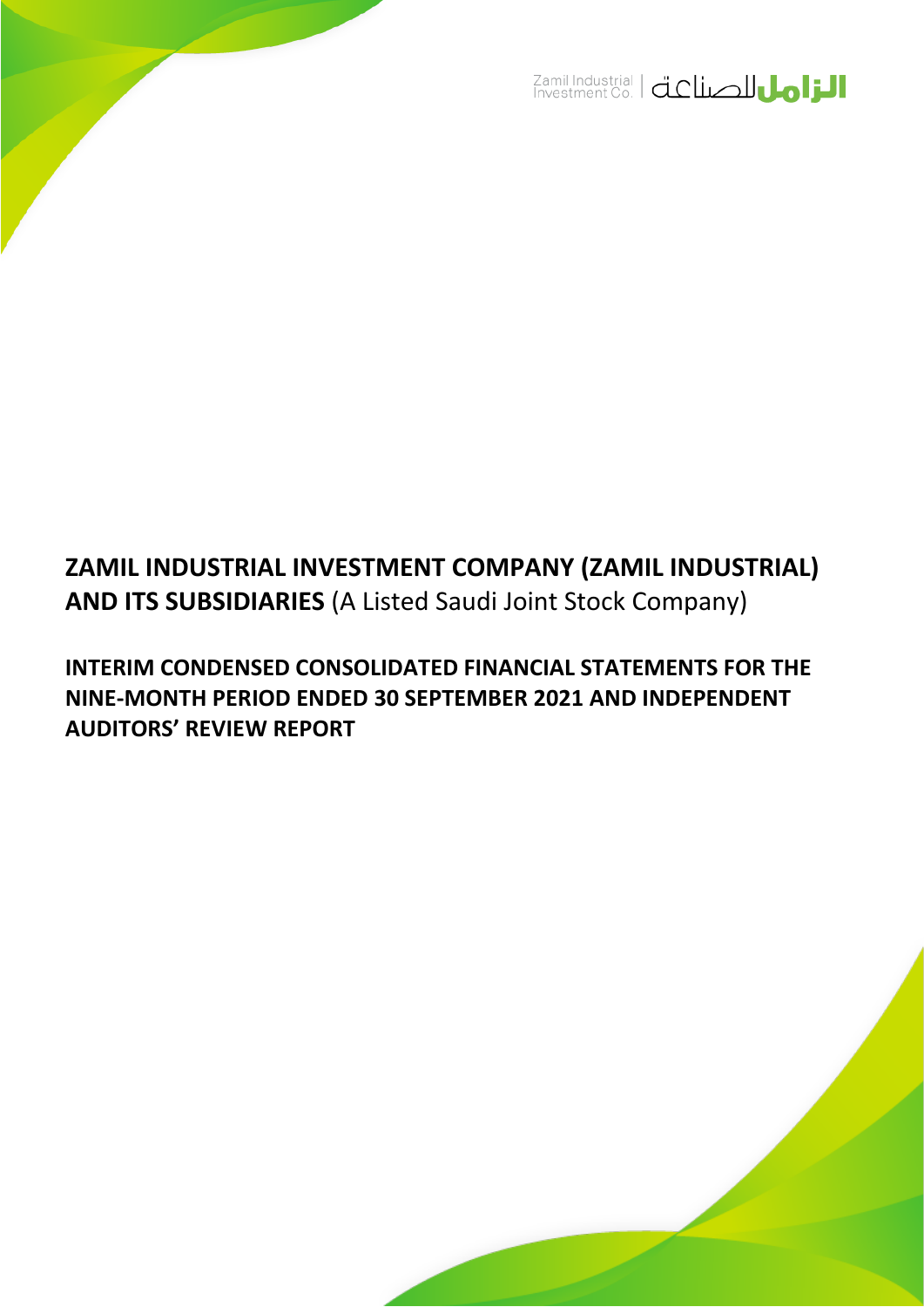## For the nine-month period ended 30 September 2021 Zamil Industrial Investment Company (A Saudi Joint Stock Company) and its Subsidiaries INTERIM CONDENSED CONSOLIDATED FINANCIAL STATEMENTS (Unaudited)

## **Table of contents**

### **Page**

| Independent auditor's review report                              |          |
|------------------------------------------------------------------|----------|
| Interim condensed consolidated statement of income               |          |
| Interim condensed consolidated statement of comprehensive income |          |
| Interim condensed consolidated statement of financial position   |          |
| Interim condensed consolidated statement of changes in equity    |          |
| Interim condensed consolidated statement of cash flows           | 6        |
| Notes to the interim condensed consolidated financial statements | $7 - 15$ |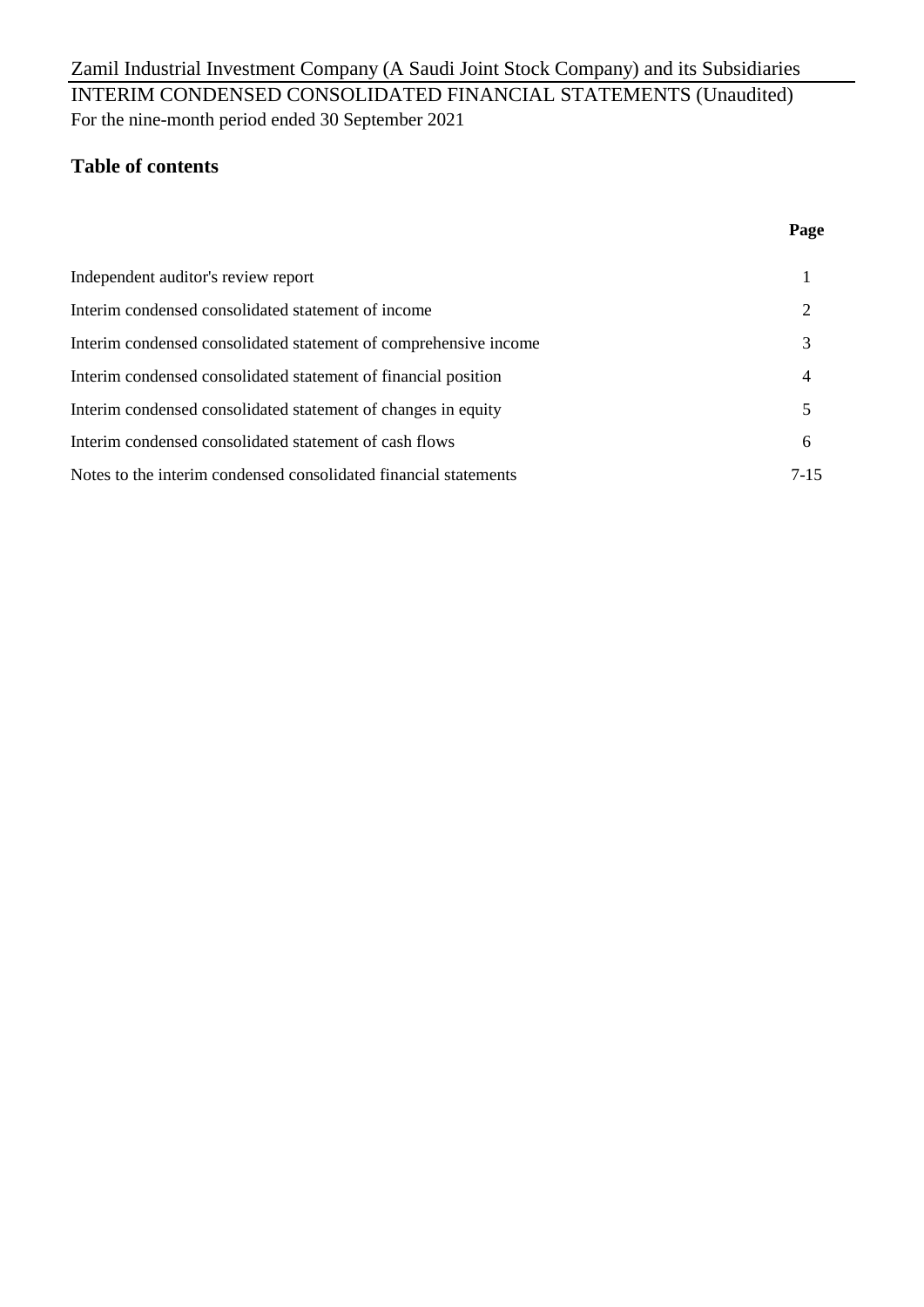

Ernst and Young & Co Public Accountants (Professional Limited Liability Company) Paid-up capital (SR 5,500,000) (Five million and five hundred thousand Saudi Riyal) Adeer Tower, 15th Floor Prince Turki Bin Abdulaziz Street, Al Khobar Corniche P.O. Box 3795 Al Khobar 31952 Kingdom of Saudi Arabia Head Office - Rivadh

C.R. No. 2051058792

+966 13 840 4600 Tel: Fax: +966 13 882 0087

ev.ksa@sa.ev.com ev.com

Independent auditor's review report on the interim condensed consolidated financial statements to the shareholders of Zamil Industrial Investment Company (A Saudi Joint Stock Company)

#### Introduction:

We have reviewed the accompanying interim condensed consolidated statement of financial position of Zamil Industrial Investment Company, A Saudi Joint Stock Company ("the Company") and its subsidiaries (collectively referred to as "the Group") as at 30 September 2021 and the related interim condensed consolidated statements of income, comprehensive income for the threemonth and nine-month periods ended 30 September 2021, and related interim condensed consolidated statement of changes in equity and cash flows for the nine-month period then ended, and a summary of significant accounting policies and other explanatory notes. Management is responsible for the preparation and presentation of these interim condensed consolidated financial statements in accordance with International Accounting Standard 34, "Interim Financial Reporting" ("IAS 34") endorsed in the Kingdom of Saudi Arabia. Our responsibility is to express a conclusion on these interim condensed consolidated financial statements based on our review.

#### **Scope of Review:**

We conducted our review in accordance with International Standard on Review Engagements 2410, "Review of Interim Financial Information Performed by the Independent Auditor of the Entity" endorsed in the Kingdom of Saudi Arabia. A review of interim financial information consists of making inquiries, primarily of persons responsible for financial and accounting matters, and applying analytical and other review procedures. A review is substantially less in scope than an audit conducted in accordance with International Standards on Auditing that are endorsed in the Kingdom of Saudi Arabia and consequently does not enable us to obtain assurance that we would become aware of all significant matters that might be identified in an audit. Accordingly, we do not express an audit opinion.

#### Conclusion:

Based on our review, nothing has come to our attention that causes us to believe that the accompanying interim condensed consolidated financial statements are not prepared, in all material respects, in accordance with IAS 34 endorsed in the Kingdom of Saudi Arabia.

for Ernst & Young



Waleed G. Tawfig Certified Public Accountant Registration No. 437

22 Rabi' al-Awwal 1443H 28 October 2021 Al Khobar

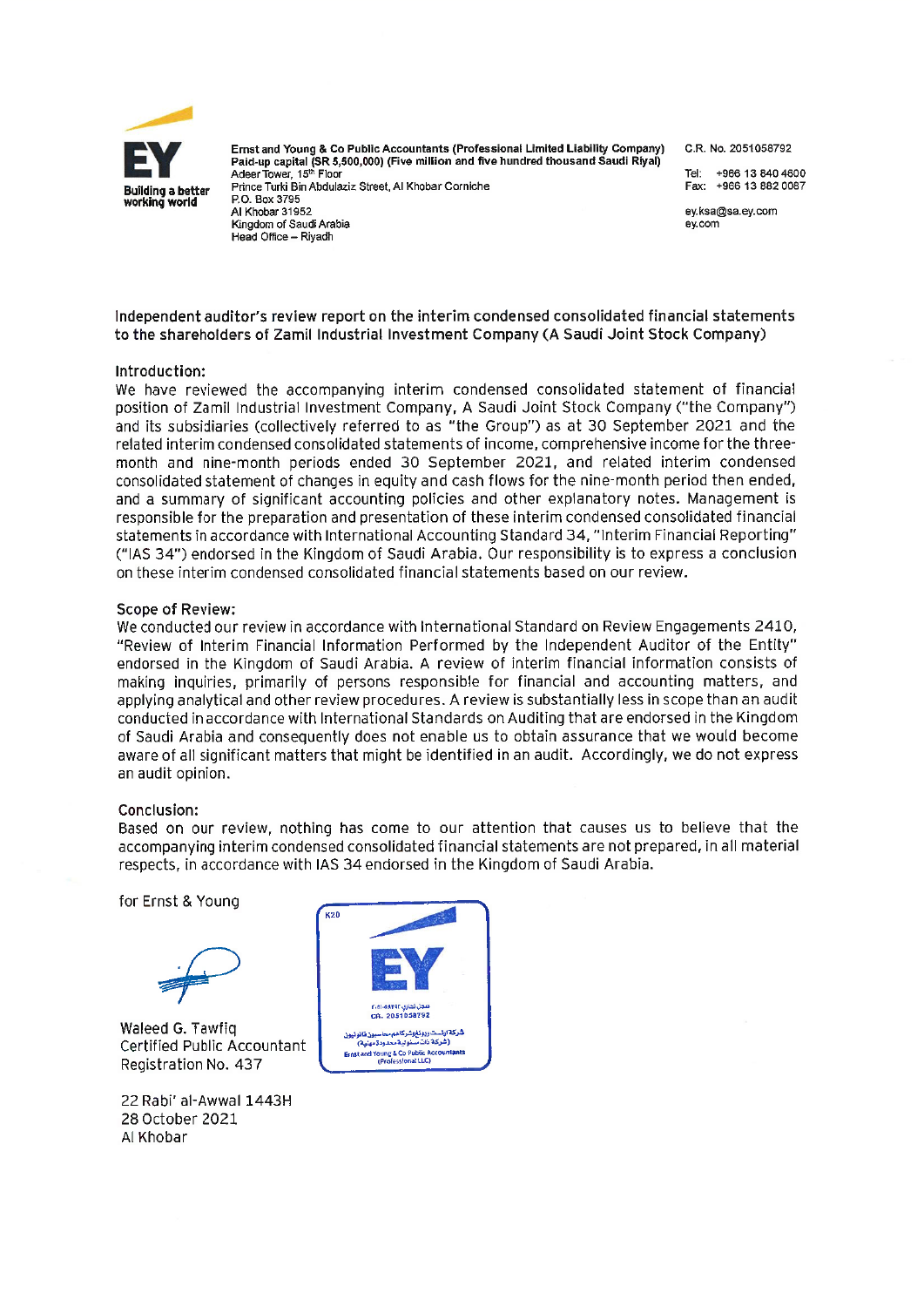# INTERIM CONDENSED CONSOLIDATED STATEMENT OF INCOME (Unaudited)

For the nine-month period ended 30 September 2021

|                                                                                | <b>Notes</b>   | For the three-month period<br>ended 30 September |                               | For the nine-month period<br>ended 30 September |                               |  |
|--------------------------------------------------------------------------------|----------------|--------------------------------------------------|-------------------------------|-------------------------------------------------|-------------------------------|--|
|                                                                                |                | 2021<br><b>SR'000</b><br>(Unaudited)             | 2020<br>SR'000<br>(Unaudited) | 2021<br><b>SR'000</b><br>(Unaudited)            | 2020<br>SR'000<br>(Unaudited) |  |
| <b>CONTINUING OPERATIONS</b>                                                   |                |                                                  |                               |                                                 |                               |  |
| <b>REVENUES</b>                                                                |                |                                                  |                               |                                                 |                               |  |
| Revenue from contracts with customers<br>Finance lease income                  | $\overline{4}$ | 823,802<br>3,213                                 | 820,922<br>3,469              | 2,613,784<br>9,833                              | 2,413,875<br>10,594           |  |
|                                                                                |                | 827,015                                          | 824,391                       |                                                 |                               |  |
| <b>DIRECT COSTS</b>                                                            |                |                                                  |                               | 2,623,617                                       | 2,424,469                     |  |
| Cost of sales                                                                  |                | (612, 504)                                       | (534, 565)                    | (1,780,465)                                     | (1, 592, 020)                 |  |
| Contracts cost                                                                 |                | (79, 415)                                        | (182, 783)                    | (446, 765)                                      | (527, 274)                    |  |
|                                                                                |                | (691, 919)                                       | (717, 348)                    | (2, 227, 230)                                   | (2,119,294)                   |  |
| <b>GROSS PROFIT</b>                                                            |                | 135,096                                          | 107,043                       | 396,387                                         | 305,175                       |  |
| <b>EXPENSES</b>                                                                |                |                                                  |                               |                                                 |                               |  |
| Selling and distribution                                                       |                | (31,256)                                         | (35,800)                      | (107, 457)                                      | (111, 225)                    |  |
| General and administration                                                     |                | (90, 867)                                        | (85,020)                      | (245, 572)                                      | (253, 315)                    |  |
| <b>OPERATING INCOME (LOSS) FROM</b><br><b>CONTINUING OPERATIONS</b>            |                | 12,973                                           | (13, 777)                     | 43,358                                          | (59, 365)                     |  |
| Share in results of associates and a joint venture                             |                | 925                                              | 4,979                         | 6,625                                           | 17,239                        |  |
| Other income, net                                                              |                | 4,566                                            | 3,176                         | 16,486                                          | 9,349                         |  |
| Finance costs                                                                  |                | (13, 494)                                        | (19, 855)                     | (37, 133)                                       | (62, 384)                     |  |
| <b>INCOME (LOSS) BEFORE ZAKAT AND INCOME</b><br>TAX FROM CONTINUING OPERATIONS |                | 4,970                                            | (25, 477)                     | 29,336                                          | (95, 161)                     |  |
| Zakat and income tax                                                           | 5              | (3, 803)                                         | (3,540)                       | (11, 423)                                       | (11, 802)                     |  |
| <b>INCOME (LOSS) FOR THE YEAR FROM</b><br><b>CONTINUING OPERATIONS</b>         |                | 1,167                                            | (29, 017)                     | 17,913                                          | (106, 963)                    |  |
| <b>DISCONTINUED OPERATIONS</b>                                                 |                |                                                  |                               |                                                 |                               |  |
| Income (loss) after zakat and income tax for the period                        |                |                                                  |                               |                                                 |                               |  |
| from discontinued operations                                                   | 6              | 114                                              | (6, 974)                      | 471                                             | (12, 273)                     |  |
| NET INCOME (LOSS) FOR THE PERIOD                                               |                | 1,281                                            | (35,991)                      | 18,384                                          | (119.236)                     |  |
| <b>ATTRIBUTABLE TO:</b>                                                        |                |                                                  |                               |                                                 |                               |  |
| Shareholders of the parent company                                             |                | 852                                              | (38, 495)                     | 13,118                                          | (125, 627)                    |  |
| Non-controlling interests                                                      |                | 429                                              | 2,504                         | 5,266                                           | 6,391                         |  |
|                                                                                |                | 1,281                                            | (35,991)                      | 18,384                                          | (119, 236)                    |  |
| EARNINGS PER SHARE FROM NET INCOME (LOSS):                                     |                |                                                  |                               |                                                 |                               |  |
| Basic and diluted earnings (loss) per share attributable                       |                |                                                  |                               |                                                 |                               |  |
| to the shareholders of the parent company                                      |                | 0.01                                             | (0.64)                        | 0.22                                            | (2.09)                        |  |
| <b>EARNINGS PER SHARE FOR CONTINUING OPERATIONS:</b>                           |                |                                                  |                               |                                                 |                               |  |
| Basic and diluted earnings (loss) per share attributable                       |                |                                                  |                               |                                                 |                               |  |
| to the shareholders of the parent company                                      |                | 0.01                                             | (0.53)                        | 0.21                                            | (1.89)                        |  |
|                                                                                |                |                                                  |                               |                                                 |                               |  |
| The attached notes 1 to 14 form part of these interim condensed consolidated   |                |                                                  |                               |                                                 |                               |  |
|                                                                                | $\overline{2}$ |                                                  |                               |                                                 |                               |  |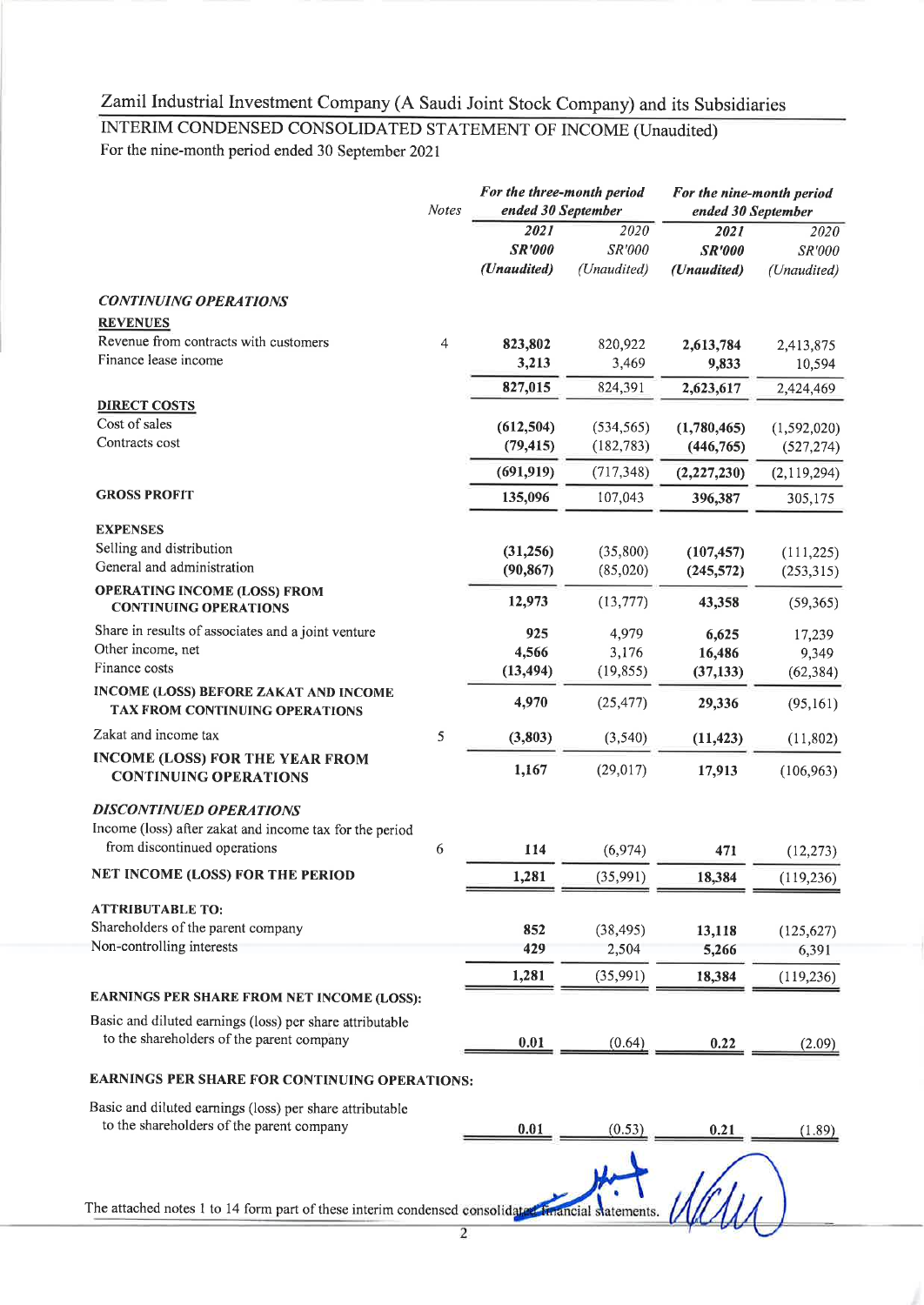INTERIM CONDENSED CONSOLIDATED STATEMENT OF COMPREHENSIVE INCOME (Unaudited) For the nine-month period ended 30 September 2021

|                                                                                           | For the three-month period<br>ended 30 September |                       | For the nine-month period<br>ended 30 September |                       |
|-------------------------------------------------------------------------------------------|--------------------------------------------------|-----------------------|-------------------------------------------------|-----------------------|
|                                                                                           | 2021<br><b>SR'000</b>                            | 2020<br><i>SR'000</i> | 2021<br><b>SR'000</b>                           | 2020<br><b>SR'000</b> |
|                                                                                           | (Unaudited)                                      | (Unaudited)           | (Unaudited)                                     | (Unaudited)           |
| NET INCOME (LOSS) FOR THE PERIOD                                                          | 1,281                                            | (35,991)              | 18,384                                          | (119, 236)            |
| OTHER COMPREHENSIVE INCOME                                                                |                                                  |                       |                                                 |                       |
| Other comprehensive income may be reclassified to income<br><i>in subsequent periods:</i> |                                                  |                       |                                                 |                       |
| Exchange differences on translation of foreign operations                                 | 101                                              | 3,171                 | (1,265)                                         | (2,377)               |
| Net other comprehensive income may be reclassified<br>to income in subsequent periods     | 101                                              | 3,171                 | (1,265)                                         | (2, 377)              |
| TOTAL COMPREHENSIVE INCOME (LOSS) FOR<br><b>THE PERIOD</b>                                | 1,382                                            | (32, 820)             | 17,119                                          | (121, 613)            |
| <b>ATTRIBUTABLE TO:</b>                                                                   |                                                  |                       |                                                 |                       |
| Shareholders of the parent company                                                        | 953                                              | (35, 324)             | 11,853                                          | (128,004)             |
| Non-controlling interests                                                                 | 429                                              | 2,504                 | 5,266                                           | 6,391                 |
|                                                                                           | 1,382                                            | (32, 820)             | 17,119                                          | (121, 613)            |

 $2.77$  years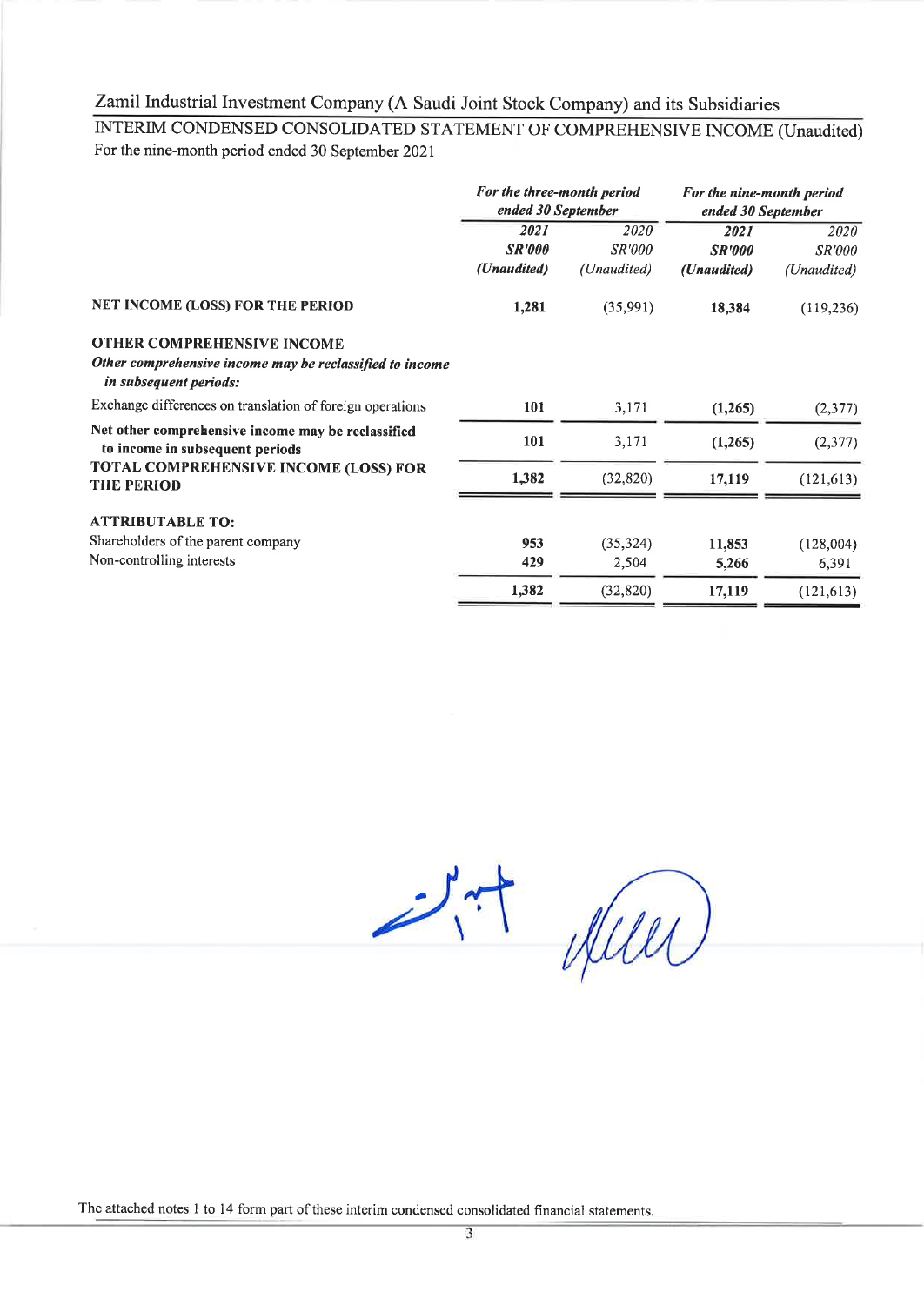### INTERIM CONDENSED CONSOLIDATED STATEMENT OF FINANCIAL POSITION (Unaudited) As at 30 September 2021

|                                                                         |              | 30 September<br>2021<br><b>SR'000</b> | 31 December<br><i>2020</i><br>SR'000 |
|-------------------------------------------------------------------------|--------------|---------------------------------------|--------------------------------------|
| <b>ASSETS</b>                                                           | <b>Notes</b> | (Unaudited)                           | (Audited)                            |
| <b>NON-CURRENT ASSETS</b>                                               |              |                                       |                                      |
| Property, plant and equipment                                           | 7            | 839,158                               | 868,553                              |
| Right-of-use assets                                                     |              | 80,707                                | 96,189                               |
| Investments in associates and a joint venture                           |              | 96,363                                | 94,738                               |
| Equity instrument at fair value through other comprehensive income      | 12           | 53,650                                | 53,650                               |
| Net investments in finance lease                                        |              | 272,298                               | 292,507                              |
| Deferred tax assets                                                     |              | 2,718                                 | 2,710                                |
| TOTAL NON-CURRENT ASSETS                                                |              | 1,344,894                             | 1,408,347                            |
| <b>CURRENT ASSETS</b>                                                   |              |                                       |                                      |
| Inventories                                                             |              | 1,293,699                             | 1,167,785                            |
| Accounts receivable                                                     |              | 1,836,681                             | 1,718,629                            |
| Contract assets                                                         |              | 637,223                               | 596,653                              |
| Advances, other receivables and prepayments                             |              | 270,370                               | 203,316                              |
| Current portion of net investment in finance lease                      |              | 25,392                                | 24,598                               |
| Cash and cash equivalents                                               |              | 172,106                               | 156,092                              |
| <b>TOTAL CURRENT ASSETS</b>                                             |              | 4,235,471                             | 3,867,073                            |
| <b>TOTAL ASSETS</b>                                                     |              | 5,580,365                             | 5,275,420                            |
| <b>EQUITY AND LIABILITIES</b>                                           |              |                                       |                                      |
| <b>EQUITY</b>                                                           |              |                                       |                                      |
| Share capital                                                           | 8            | 600,000                               | 600,000                              |
| Statutory reserve                                                       |              | 180,000                               | 180,000                              |
| Retained earnings                                                       |              | 388,166                               | 375,048                              |
| Foreign currency translation reserve                                    |              | (29,908)                              | (28, 643)                            |
| Fair value reserve                                                      |              | 7,064                                 | 7,064                                |
| EQUITY ATTRIBUTABLE TO THE SHAREHOLDERS OF THE PARENT<br><b>COMPANY</b> |              | 1,145,322                             | 1,133,469                            |
| <b>NON-CONTROLLING INTERESTS</b>                                        |              | 206,705                               | 201,439                              |
| <b>TOTAL EQUITY</b>                                                     |              | 1,352,027                             | 1,334,908                            |
| <b>NON-CURRENT LIABILITIES</b>                                          |              |                                       |                                      |
| Term loans                                                              |              |                                       |                                      |
| Employees' defined benefit liabilities                                  |              | 10,709                                | 14,510                               |
| Lease liabilities                                                       |              | 216,356                               | 213,236                              |
| Deferred tax liabilities                                                |              | 58,549<br>6,077                       | 59,688<br>6,077                      |
| <b>TOTAL NON-CURRENT LIABILITIES</b>                                    |              | 291,691                               | 293,511                              |
| <b>CURRENT LIABILITIES</b>                                              |              |                                       |                                      |
| Accounts payable                                                        |              |                                       |                                      |
| Accruals and provisions                                                 |              | 454,788<br>503,720                    | 456,591                              |
| Short term loans                                                        |              | 2,340,861                             | 386,138<br>2,161,550                 |
| Current portion of term loans                                           |              | 18,582                                | 165,803                              |
| Current portion of lease liabilities                                    |              | 27,399                                | 31,550                               |
| Contract liabilities                                                    |              | 550,308                               | 402,771                              |
| Zakat and income tax provision                                          | 5            | 40,989                                | 42,598                               |
| <b>TOTAL CURRENT LIABILITIES</b>                                        |              | 3,936,647                             | 3,647,001                            |
| <b>TOTAL LIABILITIES</b>                                                |              | 4,228,338                             | 3,940,512                            |
| <b>TOTAL EQUITY AND LIABILITIES</b>                                     |              | 5,580,365                             | 5,275,420                            |
|                                                                         |              |                                       |                                      |

 $\overline{4}$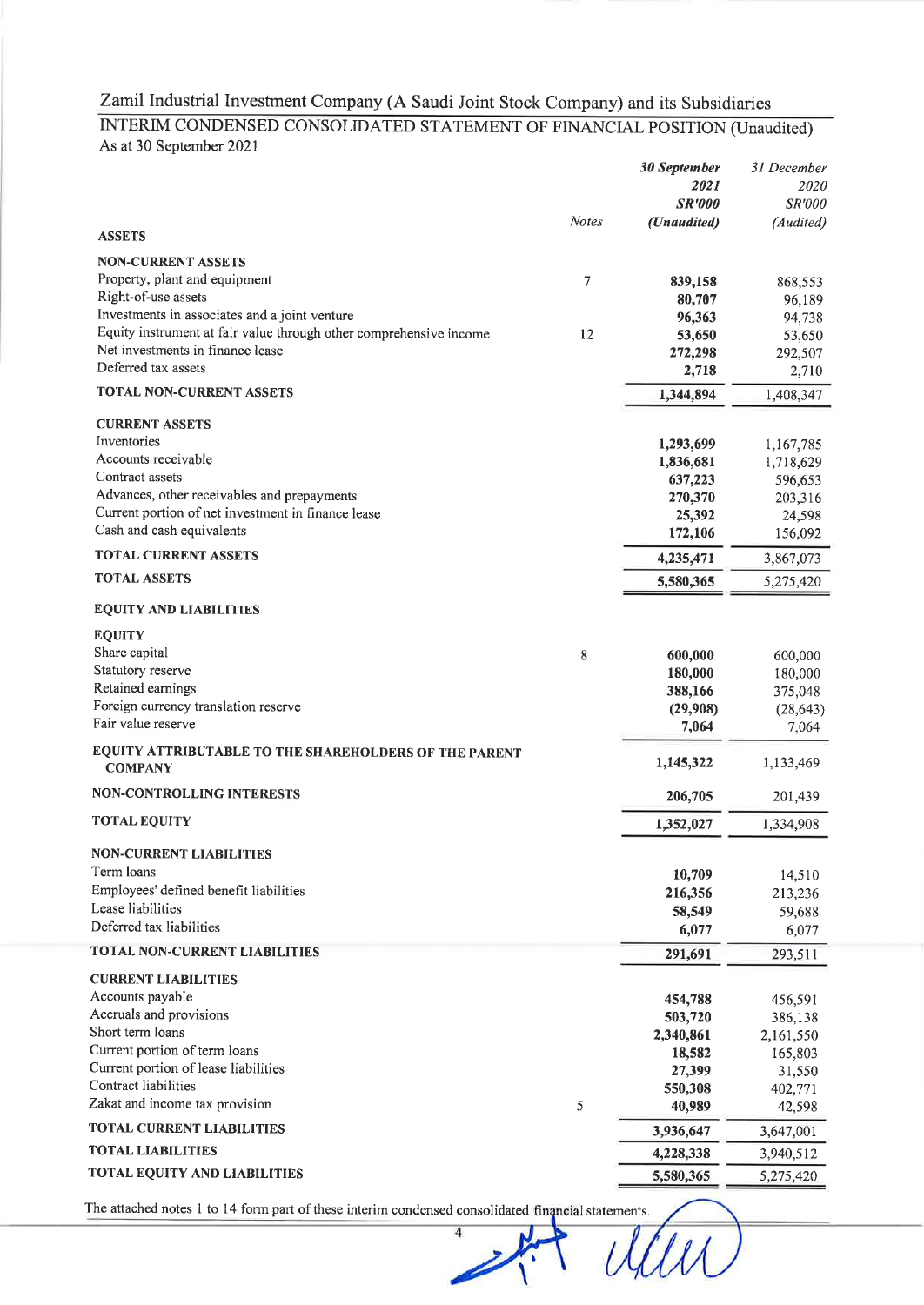# INTERIM CONDENSED CONSOLIDATED STATEMENT OF CHANGES IN EQUITY (Unaudited)

For the nine-month period ended 30 September 2021

|                                                  | Attributed to shareholders of the parent company |                       |                          |                                               |                       |                |                                    |              |
|--------------------------------------------------|--------------------------------------------------|-----------------------|--------------------------|-----------------------------------------------|-----------------------|----------------|------------------------------------|--------------|
|                                                  | Share capital<br>SR '000                         | Statutory<br>reserve  | Retained<br>earnings     | Foreign<br>currency<br>translation<br>reserve | Fair value<br>reserve | Total          | $Non-$<br>controlling<br>interests | Total equity |
|                                                  |                                                  | <b>SR</b> '000        | <b>SR</b> '000           | SR '000                                       | SR '000               | <b>SR</b> '000 | SR '000                            | SR '000      |
| Balance at 1 January 2021 (Audited)              | 600,000                                          | 180,000               | 375,048                  | (28, 643)                                     | 7,064                 | 1,133,469      | 201,439                            | 1,334,908    |
| Net income for the period                        |                                                  |                       | 13,118                   |                                               | $\bullet$             | 13,118         | 5,266                              | 18,384       |
| Other comprehensive loss for the period          |                                                  | $\ddot{}$             | $\overline{\phantom{a}}$ | (1,265)                                       |                       | (1,265)        |                                    | (1,265)      |
| Total comprehensive income (loss) for the period |                                                  | $\sim$                | 13,118                   | (1,265)                                       |                       | 11,853         | 5,266                              | 17,119       |
| Balance at 30 September 2021 (Unaudited)         | 600,000                                          | 180,000               | 388,166                  | (29,908)                                      | 7,064                 | 1,145,322      | 206,705                            | 1,352,027    |
| Balance at 1 January 2020 (Audited)              | 600,000                                          | 180,000               | 533,202                  | (26,989)                                      | (7, 446)              | 1,278,767      | 201,068                            | 1,479,835    |
| Net (loss) income for the period                 |                                                  | ٠                     | (125, 627)               |                                               |                       | (125, 627)     | 6,391                              | (119, 236)   |
| Other comprehensive loss for the period          |                                                  | $\blacksquare$        |                          | (2,377)                                       |                       | (2,377)        |                                    | (2,377)      |
| Total comprehensive (loss) income for the period |                                                  | $\tilde{\phantom{a}}$ | (125, 627)               | (2,377)                                       |                       | (128,004)      | 6,391                              | (121, 613)   |
| Dividends                                        |                                                  |                       |                          |                                               |                       |                | (9,800)                            | (9,800)      |
| Balance at 30 September 2020 (Unaudited)         | 600,000                                          | 180,000               | 407,575                  | (29, 366)                                     | (7, 446)              | 1,150,763      | 197,659                            | 1,348,422    |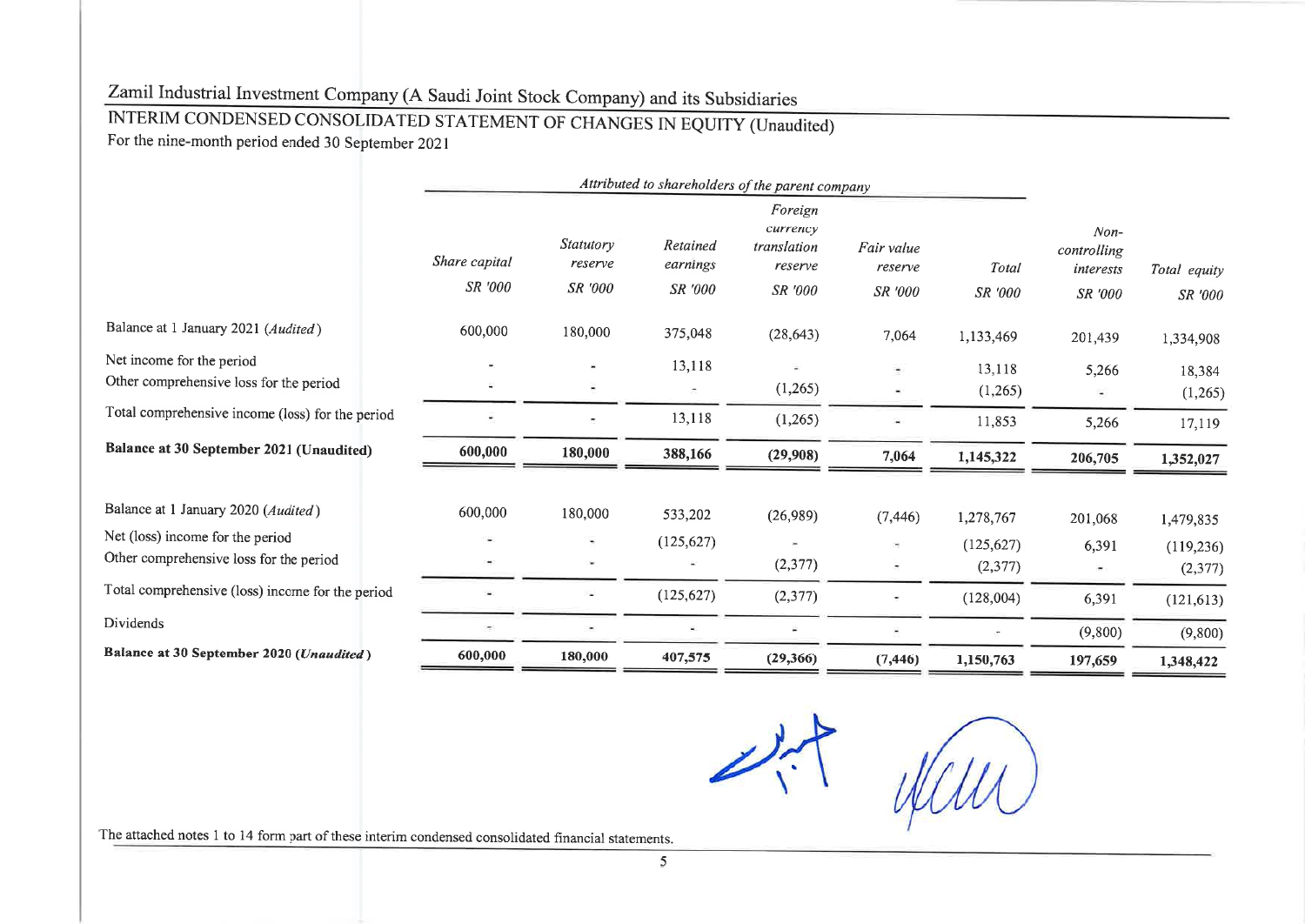# INTERIM CONDENSED CONSOLIDATED STATEMENT OF CASH FLOWS (Unaudited)

For the nine-month period ended 30 September 2021

|                                                                                                     | For the nine-month period<br>ended 30 September |             |
|-----------------------------------------------------------------------------------------------------|-------------------------------------------------|-------------|
|                                                                                                     | 2021                                            | 2020        |
|                                                                                                     | <b>SR'000</b>                                   | SR'000      |
|                                                                                                     | (Unaudited)                                     | (Unaudited) |
| <b>OPERATING ACTIVITIES</b><br>Income (loss) before zakat and income tax from continuing operations |                                                 |             |
| Income (loss) before zakat and income tax from discontinued operations                              | 29,336<br>471                                   | (95, 161)   |
|                                                                                                     |                                                 | (11,313)    |
| Adjustments to reconcile income (loss) before zakat and income tax to net cash flows:               |                                                 |             |
| Depreciation of property, plant and equipment                                                       | 72,474                                          | 84,335      |
| Depreciation of right-of-use assets                                                                 | 15,441                                          | 15,922      |
| Employees' defined benefit liabilities<br>Finance costs                                             | 3,120                                           | (16,993)    |
|                                                                                                     | 37,133                                          | 64,340      |
| Share in results of associates and a joint venture                                                  | (6,625)                                         | (17, 239)   |
| Loss (gain) on disposal of property, plant and equipment                                            | 71                                              | (337)       |
| Working capital adjustments:                                                                        | 151,421                                         | 23,554      |
| Inventories                                                                                         | (125, 914)                                      | (32, 723)   |
| Accounts receivable                                                                                 | (118,052)                                       | 82,180      |
| Contract assets                                                                                     | (40, 570)                                       | 12,574      |
| Advances, other receivables and prepayments                                                         | (67, 054)                                       | 8,689       |
| Net investment in finance lease                                                                     | 19,415                                          | 17,589      |
| Accounts payable                                                                                    | (1,803)                                         | (1,860)     |
| Accruals and provisions                                                                             | 117,582                                         | 72,371      |
| Contract liabilities                                                                                | 147,537                                         | 133,744     |
| Cash from operations                                                                                | 82,562                                          | 316,118     |
| Financial charges paid                                                                              | (34, 055)                                       | (51,260)    |
| Zakat and income tax paid                                                                           | (13, 035)                                       | (13, 379)   |
| Net cash from operating activities                                                                  | 35,472                                          | 251,479     |
| <b>INVESTING ACTIVITIES</b>                                                                         |                                                 |             |
| Purchase of property, plant and equipment                                                           | (44, 729)                                       | (25,356)    |
| Short-term investments                                                                              |                                                 | (80,000)    |
| Proceeds from disposal of property, plant and equipment                                             | 1,070                                           | 400         |
| Dividends received from an associate                                                                | 5,000                                           | 7,500       |
| Net cash used in investing activities                                                               | (38, 659)                                       | (97, 456)   |
| <b>FINANCING ACTIVITIES</b>                                                                         |                                                 |             |
| Net movement in short term loans                                                                    | 179,311                                         | 294,673     |
| Net movement in term loans                                                                          | (151, 402)                                      | 1,691       |
| Payments against lease liabilities                                                                  | (7,988)                                         | (7, 773)    |
| Dividends paid to non-controlling interests                                                         |                                                 | (9,800)     |
| Net cash from financing activities                                                                  | 19,921                                          | 278,791     |
| <b>INCREASE IN CASH AND CASH EQUIVALENTS</b>                                                        | 16,734                                          | 432,814     |
| Cash and cash equivalents at the beginning of the period                                            | 156,092                                         | 197,252     |
| Movement in foreign currency translation reserve, net                                               | (720)                                           | (1,279)     |
| CASH AND CASH EQUIVALENTS AT THE END OF THE PERIOD                                                  | 172,106                                         | 628,787     |
| <b>NON-CASH TRANSACTIONS:</b>                                                                       |                                                 |             |
| Exchange differences on property, plant and equipment                                               | (509)                                           | 1,016       |
| Exchange differences on right-of-use assets                                                         | (41)                                            | 82          |
| Exchange differences on income and deferred taxes                                                   | 5                                               |             |

 $\overline{6}$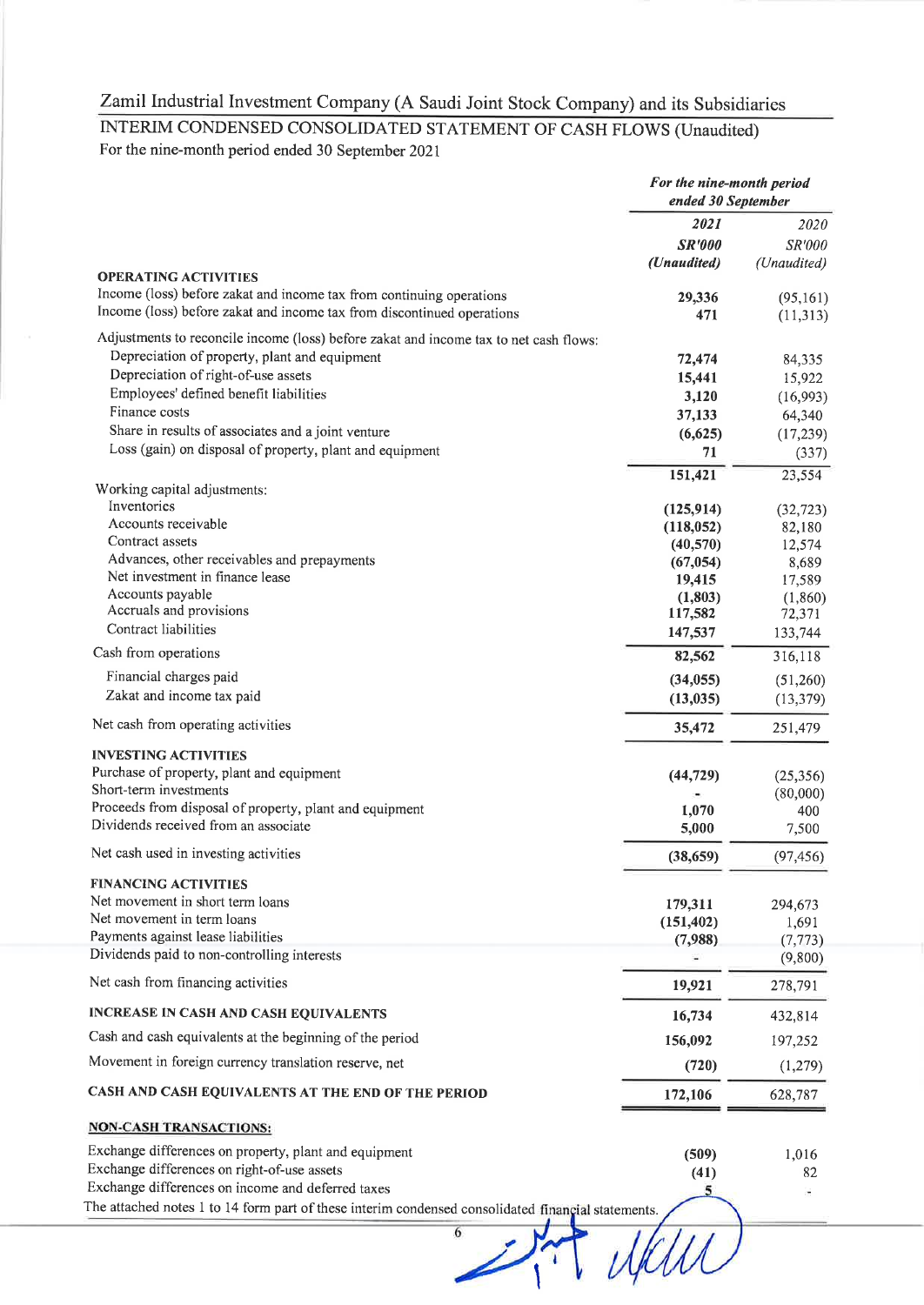#### **1 CORPORATE INFORMATION**

Zamil Industrial Investment Company ("the Company") was converted to a Saudi Joint Stock Company in accordance with the Ministerial Resolution number 407 dated 14 Rabi' al-Awwal 1419H (corresponding to 9 July 1998). Prior to that, the Company was operating as a limited liability company under the name of Zamil Steel Buildings Company Limited. The Company is registered in the Kingdom of Saudi Arabia under Commercial Registration number 2050004215 dated 19 Ramadan 1396H (corresponding to 14 September 1976) with the following branch in the Kingdom of Saudi Arabia:

| Commercial registration number | Date                      | Location |
|--------------------------------|---------------------------|----------|
| 2050099363                     | 8 Jumada' II 1435H Dammam |          |

The Company has investment in the following subsidiaries:

|                                                                                        | Effective ownership percentage |             |
|----------------------------------------------------------------------------------------|--------------------------------|-------------|
|                                                                                        | 30 September                   | 31 December |
|                                                                                        | 2021                           | 2020        |
| Zamil Steel Holding Company Limited - Saudi Arabia                                     | 100%                           | 100%        |
| - Zamil Steel Pre-Engineered Buildings Company Limited - Saudi Arabia                  | 100%                           | 100%        |
| - Zamil Structural Steel Company Limited - Saudi Arabia                                | 100%                           | 100%        |
| - Zamil Towers & Galvanizing Company - Saudi Arabia                                    | 100%                           | 100%        |
| - Zamil Process Equipment Company Limited - Saudi Arabia                               | 100%                           | 100%        |
| - Building Component Solutions Company Limited - Saudi Arabia                          | 100%                           | 100%        |
| - Zamil Steel Construction Company Limited - Saudi Arabia                              | 100%                           | 100%        |
| - Zamil Inspection & Maintenance of Industrial Projects Company Limited - Saudi Arabia | 100%                           | 100%        |
| - Metallic Construction and Contracting Company Limited - Egypt                        | 100%                           | 100%        |
| Zamil Air Conditioners Holding Company Limited - Saudi Arabia                          | 100%                           | 100%        |
| - Zamil Air Conditioners & Home Appliances Company Limited - Saudi Arabia              | 100%                           | 100%        |
| - Zamil Central Air Conditioners Company Limited - Saudi Arabia                        | 100%                           | 100%        |
| - Zamil Air Conditioning & Refrigeration Services Company Limited - Saudi Arabia       | 100%                           | 100%        |
| - Ikhtebar Company Limited - Saudi Arabia                                              | 100%                           | 100%        |
| - Eastern District Cooling Company Limited - Saudi Arabia                              | 100%                           | 100%        |
| - Zamil Energy Services Company Limited - Saudi Arabia                                 | 100%                           | 100%        |
| - Zamil Air Conditioning and Refrigeration Services Company W.L.L - Bahrain            | 100%                           | 100%        |
| Arabian Stonewool Insulation Company - Saudi Arabia                                    | 100%                           | 100%        |
| - Second Insulation Company Limited - Saudi Arabia                                     | 100%                           | 100%        |
| - Gulf Insulation Group - Saudi Arabia                                                 | 51%                            | 51%         |
| - Saudi Preinsulated Pipes Industries - Saudi Arabia                                   | 51%                            | 51%         |
| Zamil Steel Building Company - Egypt                                                   | 100%                           | 100%        |
| Zamil Steel Buildings (Shanghai) Company Limited - China                               | 100%                           | 100%        |
| Zamil Steel Buildings India Private Limited - India                                    | 100%                           | 100%        |
| Zamil Steel Engineering India Private Limited - India                                  | 100%                           | 100%        |
| Zamil Industrial Investment Company - UAE                                              | 100%                           | 100%        |
| Zamil Steel Industries Abu Dhabi (LLC) - UAE                                           | 100%                           | 100%        |
| Zamil Structural Steel Company - Egypt                                                 | 100%                           | 100%        |
| Zamil Construction India Private Limited - India                                       | 100%                           | 100%        |
| Zamil Information Technology Global Private Limited - India                            | 100%                           | 100%        |
| Zamil Higher Institute for Industrial Training - Saudi Arabia                          | 100%                           | 100%        |
| Zamil Air Conditioners India Private Limited - India                                   | 100%                           | 100%        |
| Saudi Central Energy Company Limited - Saudi Arabia                                    | 100%                           | 100%        |
| Zamil Industrial Investment Company Asia Pte. Limited - Singapore                      | 100%                           | 100%        |
| Zamil Steel Buildings Vietnam Company Limited - Vietnam                                | 92.27%                         | 92.27%      |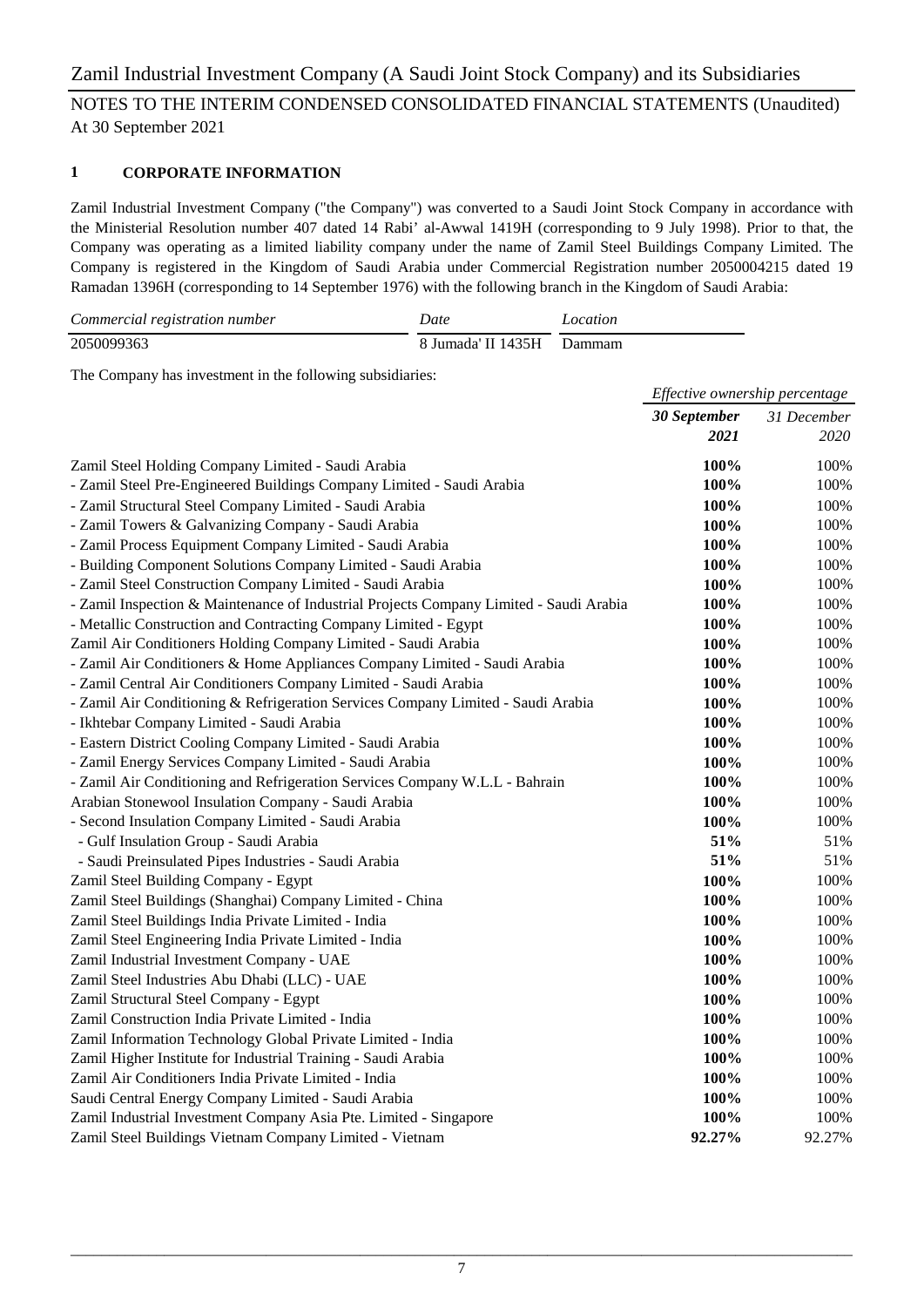(continued) At 30 September 2021

#### **1 CORPORATE INFORMATION (continued)**

The Company and its subsidiaries listed above (collectively referred to as the "Group") are engaged in design and engineering, manufacturing and fabrication of construction materials, pre-engineering steel buildings, steel structures, air conditions and climate control systems for commercial, industrial and residential applications, telecom and broadcasting towers, process equipment, fiberglass, rockwool and engineering plastic foam insulation, and solar power projects.

The interim condensed consolidated financial statements of the Group as of 30 September 2021 were authorised for issuance in accordance with the Board of Directors resolution on 28 October 2021 (corresponding to 22 Rabi' al-Awwal 1443H).

#### **2 SIGNIFICANT ACCOUNTING POLICIES**

#### **2.1 Basis of preparation**

These interim condensed consolidated financial statements have been prepared in accordance with International Accounting Standard 34 "Interim Financial Reporting" as endorsed in Kingdom of Saudi Arabia (KSA). The interim condensed consolidated financial statements do not include all the information and disclosures required in the annual financial statements, and should be read in conjunction with the Group's annual consolidated financial statements as at 31 December 2020. In addition, the results of the operations for the period ended 30 September 2021 do not necessarily represent an indicator for the results of the operations for the year ending 31 December 2021.

These interim condensed consolidated financial statements are prepared using historical cost convention except for the remeasurement of equity instruments at fair value through other comprehensive income, using the accrual basis of accounting. For employees and other post-employment benefits, actuarial present value calculation is used.

These interim condensed consolidated financial statements are presented in Saudi Riyals ("SR") which is also the functional currency of the Group. All values are rounded to the nearest thousands ("SR '000"), except when otherwise indicated.

#### **2.2 New standards, interpretation and amendments adopted by the Group**

The accounting policies adopted in the preparation of the interim condensed consolidated financial statements are consistent with those followed in the preparation of the Group's annual consolidated financial statements for the year ended 31 December 2020, except for amendments that have to be mandatory applied as per 1 January 2021. The Group has not early adopted any standard, interpretation or amendment that has been issued but is not yet effective.

Several amendments and interpretations apply for the first time in 2021, but do not have an impact on the interim condensed consolidated financial statements of the Group.

#### **Interest Rate Benchmark Reform - Phase 2: Amendments to IFRS 9, IAS 39, IFRS 7, IFRS 4 and IFRS 16**

The amendments provide temporary reliefs which address the financial reporting effects when an interbank offered rate (IBOR) is replaced with an alternative nearly risk free interest rate (RFR).

The amendments include the following practical expedients:

- A practical expedient to require contractual changes, or changes to cash flows that are directly required by the reform, to be treated as changes to a floating interest rate, equivalent to a movement in a market rate of interest;

- Permit changes required by IBOR reform to be made to hedge designations and hedge documentation without the hedging relationship being discontinued;

- Provide temporary relief to entities from having to meet the separately identifiable requirement when an RFR instrument is designated as a hedge of a risk component.

These amendments had no impact on the interim condensed consolidated financial statements of the Group. The Group intends to use the practical expedients in future periods if they become applicable.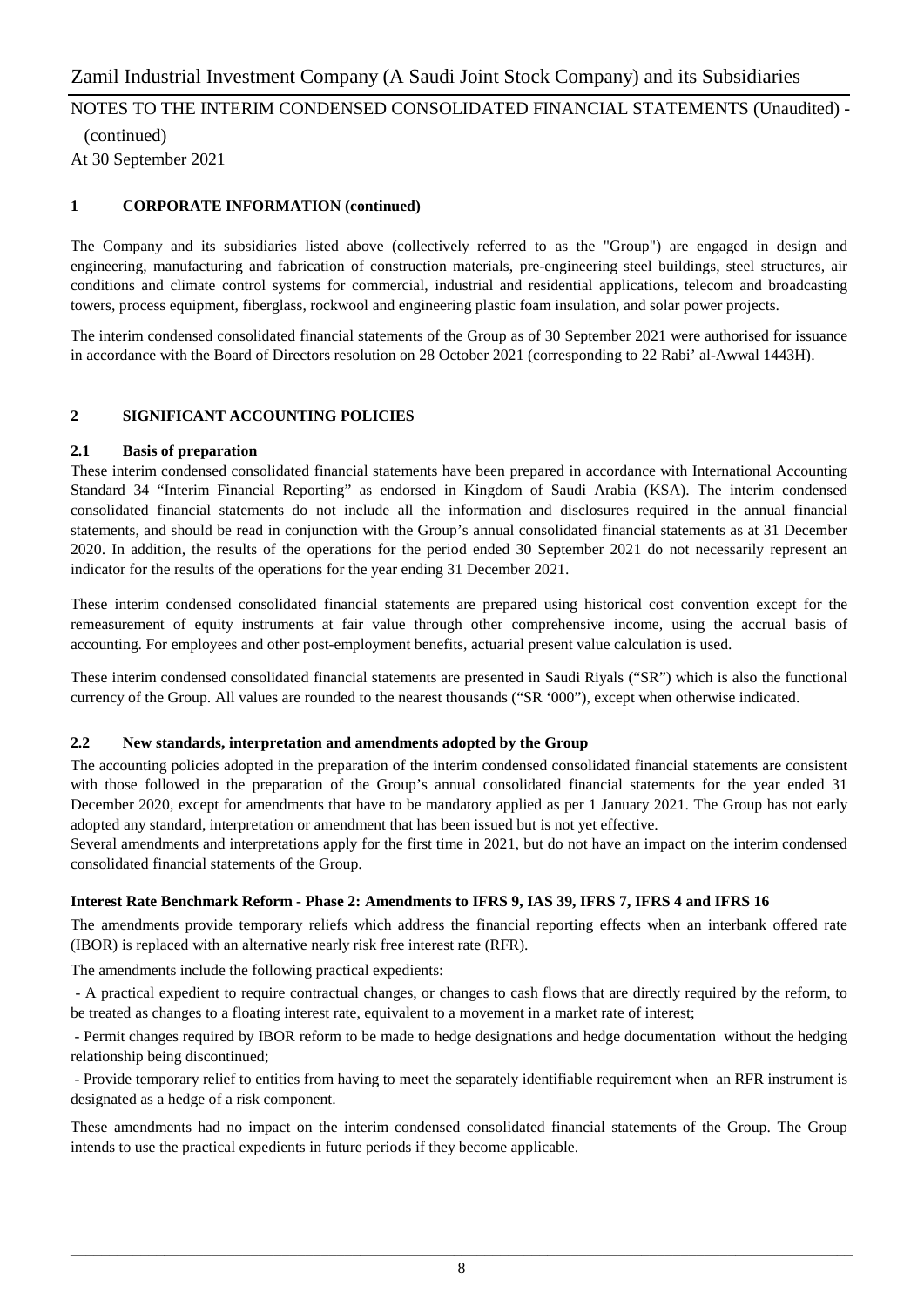(continued) At 30 September 2021

#### **3 SIGNIFICANT ACCOUNTING ESTIMATES, JUDGEMENTS AND ASSUMPTIONS**

The preparation of the Group's interim condensed consolidated financial statements requires management to make judgements, estimates and assumptions that affect the reported amounts of revenues, expenses, assets and liabilities, and the accompanying disclosures, and the disclosure of contingent liabilities. Uncertainty about these assumptions and estimates could result in outcomes that require a material adjustment to the carrying amount of asset or liability affected in future periods. Estimates and underlying assumptions are reviewed on an ongoing basis. Revisions to accounting estimates are recognized in the period in which the estimate is revised and in any future periods affected.

The significant judgments made by management in applying the Group's accounting policies and the key sources of estimation uncertainty were the same as those described in the last annual consolidated financial statements.

#### **4 REVENUE FROM CONTRACTS WITH CUSTOMERS**

Set out below is the disaggregation of the Group's revenue from contracts with customers:

|                                             | Nine-month period ended 30<br><b>September</b><br>(Unaudited) |                |
|---------------------------------------------|---------------------------------------------------------------|----------------|
|                                             | 2021                                                          | 2020           |
|                                             | <b>SR</b> '000                                                | <i>SR</i> '000 |
| Sale of goods                               | 1,888,457                                                     | 1,606,091      |
| Revenue from long-term contracts            | 528,285                                                       | 601,817        |
| Rendering of services                       | 197,042                                                       | 205,967        |
| Total revenue from contracts with customers | 2,613,784                                                     | 2,413,875      |

Reconciliation of the Group's disaggregate revenue for its reportable segments and timing of revenue recognition is disclosed in note 11.

#### **5 ZAKAT AND INCOME TAX**

#### *a) Zakat*

The provision for the period is based on zakat base of the Company and its wholly owned Saudi subsidiaries as a whole and individual zakat base of other Saudi subsidiaries (2020: same).

The zakat assessments of the Company and its wholly owned Saudi subsidiaries as a whole have been agreed with the Zakat, Tax and Customs Authority ("the "ZATCA") up to 2013. The ZATCA issued the assessments for the years 2014 to 2018 with an additional liability of SR 229.3 million against which the Group has filed an appeal against the assessment. The management believes that the outcome will be in the favor of the Group, accordingly, no additional provision has been provided. Assessments for the years 2019 and 2020 have not yet been raised by the ZATCA.

The Zakat regulations in Saudi Arabia are subject to different interpretations and the assessments to be raised by the ZATCA could be different from the declarations filed by the Company.

#### *b) Income tax*

Income tax provision is provided for in accordance with authorities in which the Group's subsidiaries operate outside the Kingdom of Saudi Arabia. Income tax has been computed based on the managements' understanding of the income tax regulations enforced in their respective countries.

The income tax regulations are subject to different interpretations, and the assessments to be raised by the tax authorities could be different from the income tax returns filed by the respective company.

#### *c) Deferred tax*

During the period, the Group has booked a net deferred tax benefit of SR 8 thousands (30 September 2020: net deferred tax expense of SR 230 thousands).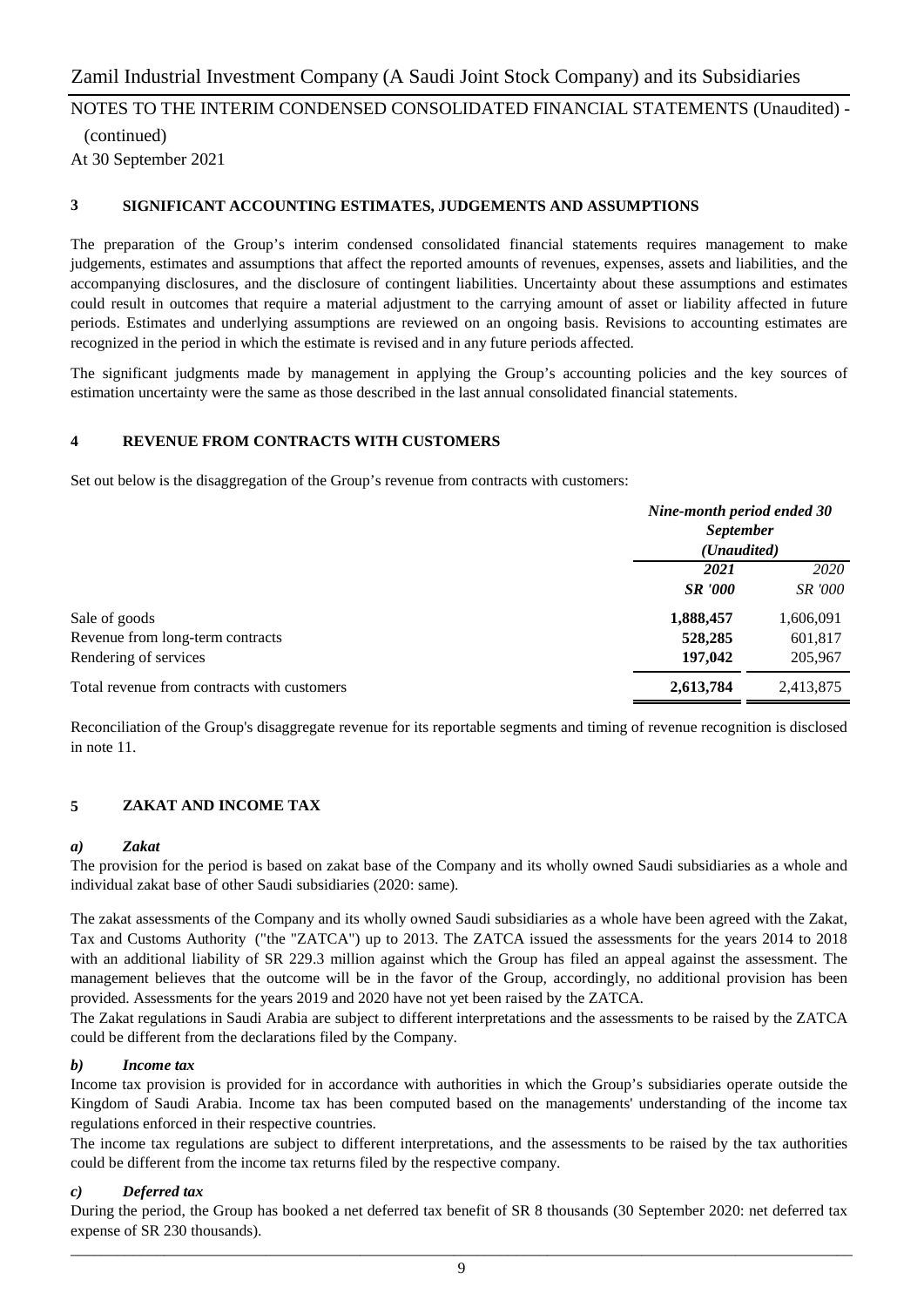(continued) At 30 September 2021

#### **6 DISCONTINUED OPERATIONS**

During the last year, the executive management has decided to discontinue with one of the subsidiary's operations. The plan was approved by the management and the operations were discontinued by the year ended 31 December 2020. Therefore the results of the operations have been classified as discontinued operations in the interim condensed consolidated statement of income. The results of the discontinued operations for the period are presented below:

|                                                                              | 30 September  | 30 September  |
|------------------------------------------------------------------------------|---------------|---------------|
|                                                                              | 2021          | 2020          |
|                                                                              | <b>SR'000</b> | <i>SR'000</i> |
| Revenues                                                                     | 1,552         | 120,127       |
| Expenses                                                                     | (1,081)       | (129, 484)    |
| Operating income (loss)                                                      | 471           | (9,357)       |
| Finance costs                                                                |               | (1,956)       |
| Income (loss) before zakat from discontinued operations                      | 471           | (11, 313)     |
| Zakat expense                                                                |               | (960)         |
| Income (loss) for the year from discontinued operations                      | 471           | (12, 273)     |
| The net cash flows incurred are as follows:                                  |               |               |
| Operating                                                                    | 31,397        | 3,765         |
| Financing                                                                    | (1,177)       | (1,177)       |
| Net cash inflow                                                              | 30,220        | 2,588         |
| Earnings per share:                                                          |               |               |
|                                                                              | 30 September  | 30 September  |
|                                                                              | 2021          | 2020          |
| Basic and diluted earning (loss) for the period from discontinued operations | 0.01          | (0.20)        |

#### **7 PROPERTY, PLANT AND EQUIPMENT**

During the nine-month period ended 30 September 2021, the Group has acquired assets with a cost of SR 45 million (ninemonth period ended 30 September 2020: SR 25 million) and charged depreciation to the interim condensed consolidated statement of income of SR 72 million (nine-month period ended 30 September 2020: SR 84 million). Assets with a net book value of SR 1,141 thousands were disposed by the Group during the nine months ended 30 September 2021 (30 September 2020: SR 63 thousands), resulting in loss on disposal of SR 71 thousands (30 September 2020: Gain of SR 337 thousands).

#### **8 SHARE CAPITAL**

The authorised, issued and fully paid share capital of the Company is divided into 60 million shares (31 December 2020: same) of SR 10 each.

#### **9 CONTINGENT LIABILITIES**

The Group's bankers have issued performance and payments guarantees, on behalf of the Group, amounting to SR 1,227 million (31 December 2020: SR 989 million).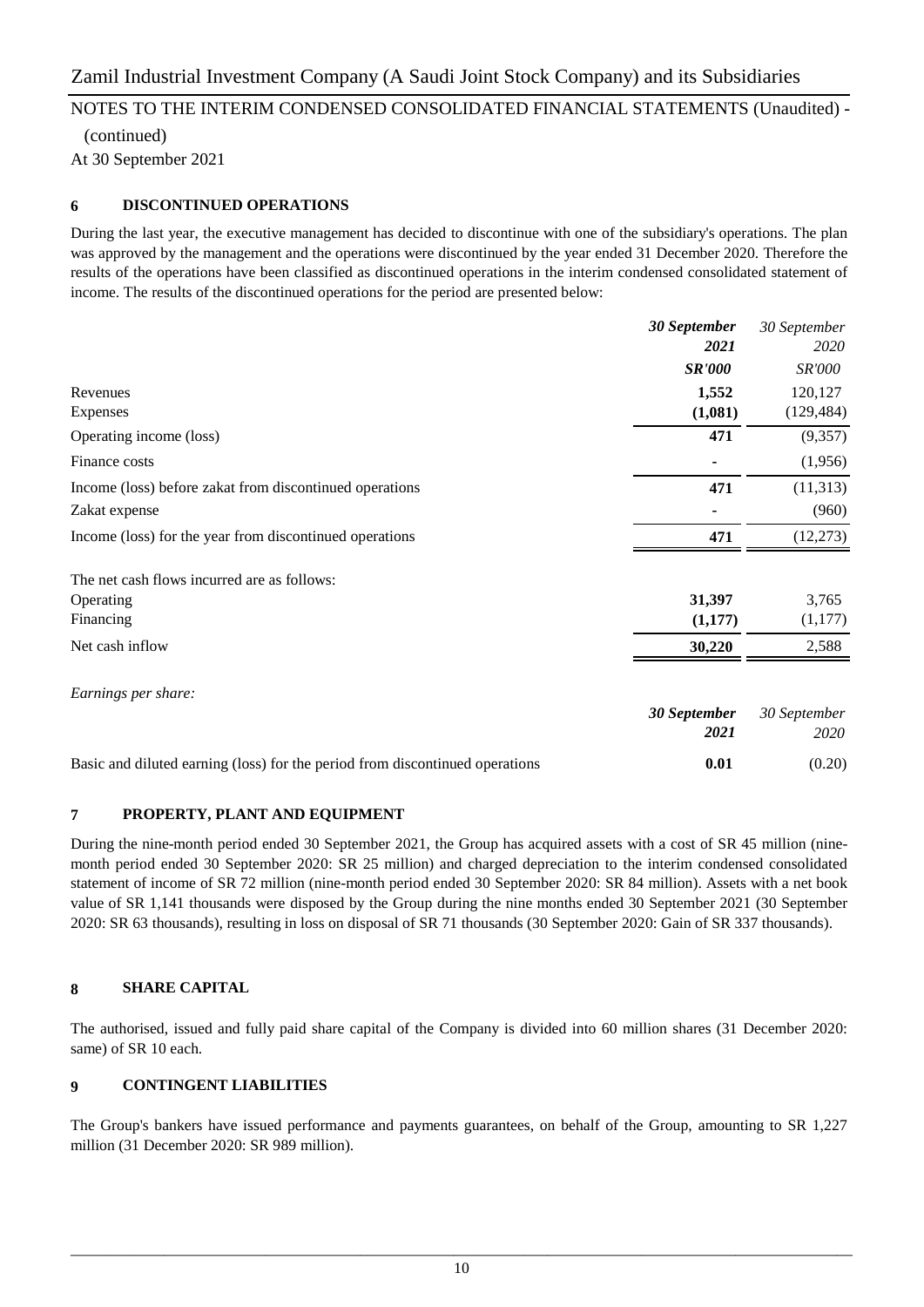(continued) At 30 September 2021

#### **10 RELATED PARTY TRANSACTIONS AND BALANCES**

Related parties represent major shareholders, directors and key management personnel of the Group, and entities controlled or significantly influenced by such parties.

The Group in the normal course of business carries out transactions with various related parties. Transactions with related parties included in the interim condensed consolidated statement of income are as follows:

| Relationship and name of related party                                                 | Nature of transactions | Nine-month<br>period ended 30 September<br>( <i>Unaudited</i> ) |                                |  |
|----------------------------------------------------------------------------------------|------------------------|-----------------------------------------------------------------|--------------------------------|--|
|                                                                                        |                        | 2021                                                            | 2020                           |  |
| Entity with significant influence over the Group<br><b>Zamil Group Holding Company</b> | Sales<br>Purchases     | <b>SR</b> '000<br>1,915<br>3,335                                | <i>SR</i> '000<br>1,445<br>422 |  |
| Joint venture<br>Middle East Air Conditioners Company Limited                          | Sales                  |                                                                 | 15,021                         |  |
| Other related parties                                                                  | Sales<br>Purchases     | 3,836<br>12,805                                                 | 16,865<br>16,397               |  |

The compensation to the key management personnel during the period amounted to SR 3,687 thousands (30 September 2020: SR 3,869 thousands).

Pricing policies and terms of payments of transactions with related parties are approved by the Board of Directors. Outstanding balances at the period-end are unsecured, interest free and settled in cash.

Amounts due from related parties at 30 September 2021 amounting to SR 47,322 thousands (31 December 2020: SR 67,573 thousands) have been included in the accounts receivable in interim condensed consolidated statement of financial position. Amounts due to related parties at 30 September 2021 amounting to SR 16,128 thousands (31 December 2020: SR 16,178 thousands) have been included in the accounts payable in interim condensed consolidated statement of financial position.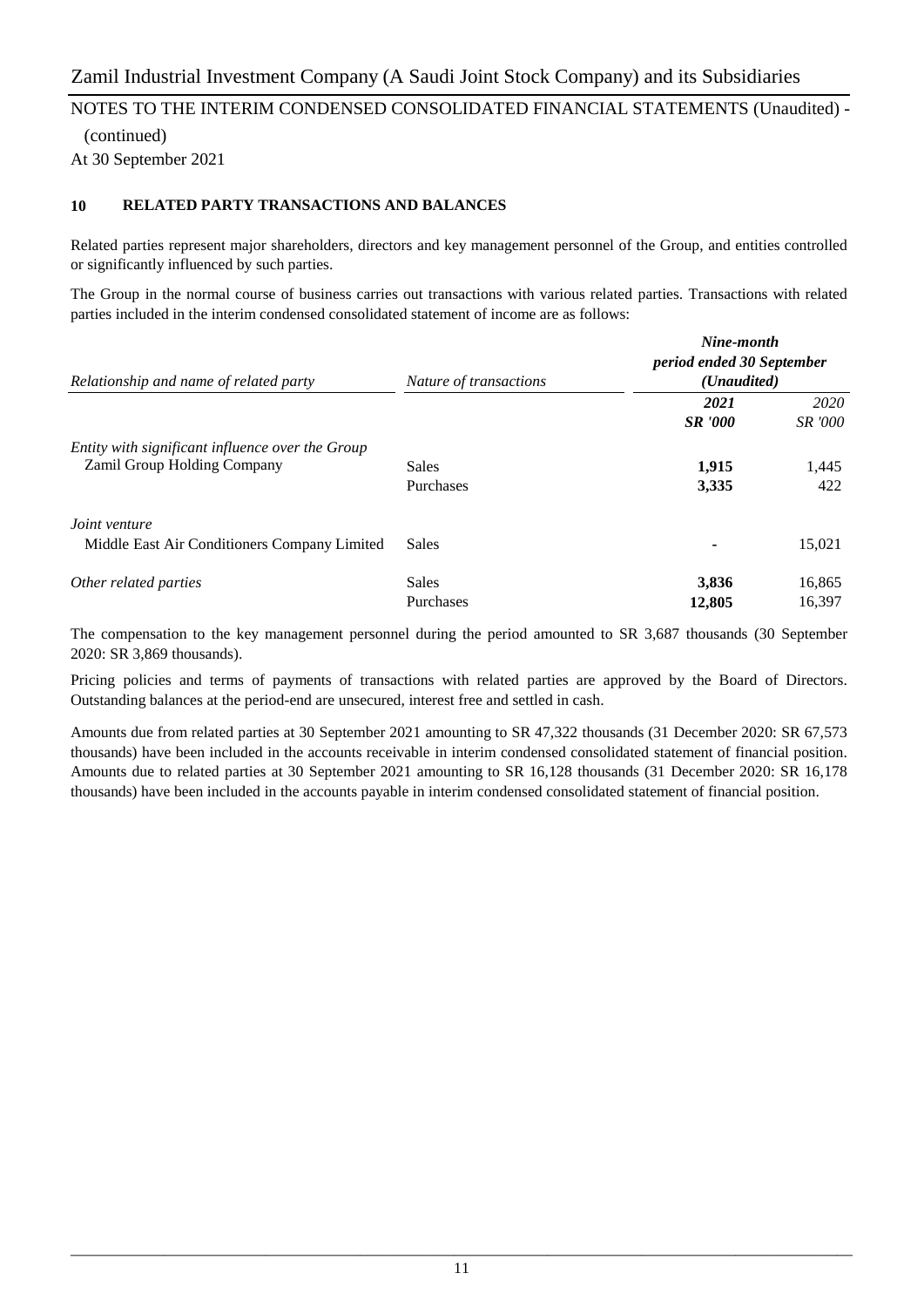### NOTES TO THE INTERIM CONDENSED CONSOLIDATED FINANCIAL STATEMENTS (Unaudited) -

 (continued) At 30 September 2021

#### **11 SEGMENTAL INFORMATION**

For management purposes, the Group is organised into business units based on its products and services and has four reportable segments, as follows:

- The air conditioners industry, which is engaged in production of window, split and central air conditioners, electrical and gas ovens, automatic dryers, microwave ovens, air-conditioning ducts/channels, household refrigerators, automatic washing machines and installation, maintenance, operation and leasing of air conditioning and refrigeration systems.
- The steel industry, which is engaged in construction, managing and operating industrial projects, constructing, managing and operating airports and warehouses, constructing and providing fire protection services for building and structures, building, repairing and maintaining the communication towers, business of steel sheets works, heavy equipment and its spare parts, storage tanks, installation containers and pumps and implementation of electric works.
- The insulation industry, which is engaged in production of complete line of insulation products including fiberglass for using in thermal insulation of central air conditioners, pre-insulated pipes, glass wool, rock wool and engineering plastic foam insulations.
- Corporate and others, which are engaged in providing corporate and shared services, training and investment activities.

No operating segments have been aggregated to form the above reportable operating segments. The Board of directors monitors the operating results of its business units separately for the purpose of making decisions about resource allocation and performance assessment. Segment performance is evaluated based on income and is measured consistently in the interim condensed consolidated financial statements.

#### *Business segments*

|                                                                  | For the nine-month period ended 30 September 2021 (SR '000) |                      |                               |                         |                      |                                 |                      |  |
|------------------------------------------------------------------|-------------------------------------------------------------|----------------------|-------------------------------|-------------------------|----------------------|---------------------------------|----------------------|--|
|                                                                  | Air<br>conditioner<br>industry                              | Steel industry       | <i>Insulation</i><br>industry | Corporate<br>and others | Total<br>segments    | Adjustments and<br>eliminations | Consolidated         |  |
| Revenue from contracts<br>with customers:                        |                                                             |                      |                               |                         |                      |                                 |                      |  |
| External customer                                                | 1,036,283                                                   | 1,440,427            | 136,369                       | 705                     | 2,613,784            |                                 | 2,613,784            |  |
| Inter-segment                                                    | 1,292                                                       |                      | 11,037                        |                         | 12,329               | (12, 329)                       |                      |  |
|                                                                  | 1,037,575                                                   | 1,440,427            | 147,406                       | 705                     | 2,626,113            | (12, 329)                       | 2,613,784            |  |
| Finance lease income                                             | 9,833                                                       |                      |                               |                         | 9,833                |                                 | 9,833                |  |
| Total revenue                                                    | 1,047,408                                                   | 1,440,427            | 147,406                       | 705                     | 2,635,946            | (12, 329)                       | 2,623,617            |  |
| Timing of revenue recognition:                                   |                                                             |                      |                               |                         |                      |                                 |                      |  |
| At a point in time<br>Over time                                  | 797,081<br>240,494                                          | 1,152,967<br>287,460 | 147,406                       | 705                     | 2,098,159<br>527,954 | (12, 329)                       | 2,085,830<br>527,954 |  |
|                                                                  | 1,037,575                                                   | 1,440,427            | 147,406                       | 705                     | 2,626,113            | (12, 329)                       | 2,613,784            |  |
| Gross profit (loss)                                              | 150,022                                                     | 201,456              | 43,785                        | (1,293)                 | 393,970              | 2,417                           | 396,387              |  |
| Operating income (loss)                                          | 7,020                                                       | 33,946               | 12,433                        | (14, 011)               | 39,388               | 3,970                           | 43,358               |  |
| Unallocated income (expenses):<br>Share in results of associates |                                                             |                      |                               |                         |                      |                                 |                      |  |
| and a joint venture                                              |                                                             |                      |                               |                         |                      |                                 | 6,625                |  |
| Other income, net                                                |                                                             |                      |                               |                         |                      |                                 | 16,486               |  |
| Finance costs                                                    |                                                             |                      |                               |                         |                      |                                 | (37, 133)            |  |
| Income before zakat and income tax from continuing operations    |                                                             |                      |                               |                         |                      |                                 | 29,336               |  |
| Zakat and income tax                                             |                                                             |                      |                               |                         |                      |                                 | (11, 423)            |  |
| Net income for the period from continuing operations             |                                                             |                      |                               |                         |                      |                                 | 17,913               |  |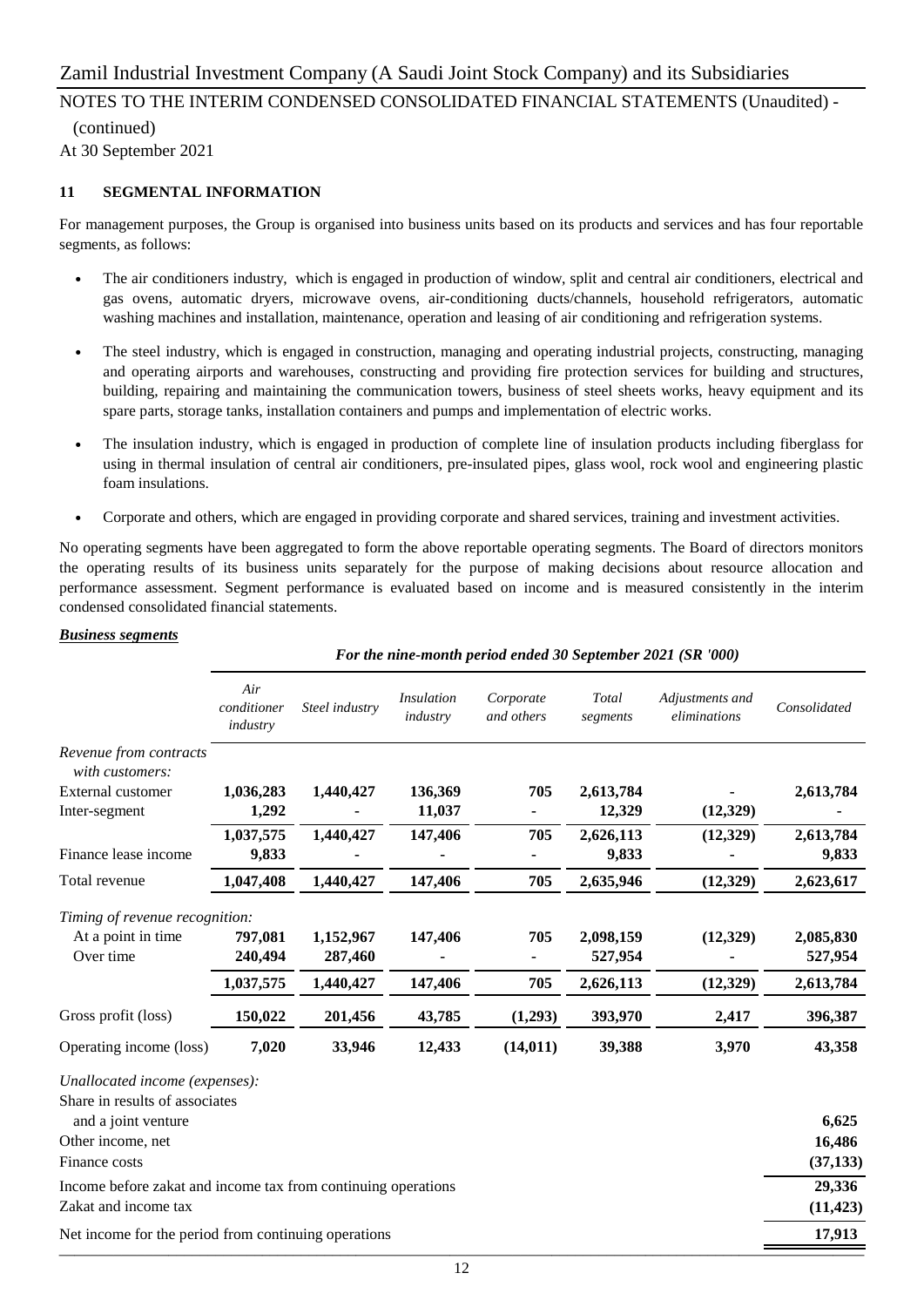## (continued)

At 30 September 2021

#### **11 SEGMENTAL INFORMATION (continued)**

|                                                                  | For the nine-month period ended 30 September 2020 (SR '000) |                |                               |                         |                   |                                 |              |  |  |
|------------------------------------------------------------------|-------------------------------------------------------------|----------------|-------------------------------|-------------------------|-------------------|---------------------------------|--------------|--|--|
|                                                                  | Air<br>conditioner<br>industry                              | Steel industry | <i>Insulation</i><br>industry | Corporate<br>and others | Total<br>segments | Adjustments and<br>eliminations | Consolidated |  |  |
| Revenue from contracts<br>with customers:                        |                                                             |                |                               |                         |                   |                                 |              |  |  |
| External customer                                                | 1,064,818                                                   | 1,201,671      | 145,094                       | 2,292                   | 2,413,875         |                                 | 2,413,875    |  |  |
| Inter-segment                                                    | 8,827                                                       |                | 10,270                        |                         | 19,097            | (19,097)                        |              |  |  |
|                                                                  | 1,073,645                                                   | 1,201,671      | 155,364                       | 2,292                   | 2,432,972         | (19,097)                        | 2,413,875    |  |  |
| Finance lease income                                             | 10,594                                                      |                |                               |                         | 10,594            |                                 | 10,594       |  |  |
| Total revenue                                                    | 1,084,239                                                   | 1,201,671      | 155,364                       | 2,292                   | 2,443,566         | (19,097)                        | 2,424,469    |  |  |
| Timing of revenue recognition:                                   |                                                             |                |                               |                         |                   |                                 |              |  |  |
| At a point in time                                               | 782,553                                                     | 890,946        | 155,364                       | 2,292                   | 1,831,155         | (19,097)                        | 1,812,058    |  |  |
| Over time                                                        | 291,092                                                     | 310,725        |                               |                         | 601,817           |                                 | 601,817      |  |  |
|                                                                  | 1,073,645                                                   | 1,201,671      | 155,364                       | 2,292                   | 2,432,972         | (19,097)                        | 2,413,875    |  |  |
| Gross profit (loss)                                              | 104,106                                                     | 155,409        | 45,373                        | (1,746)                 | 303,142           | 2,033                           | 305,175      |  |  |
| Operating (loss) income                                          | (49, 874)                                                   | (12,703)       | 12,814                        | (11, 635)               | (61, 398)         | 2,033                           | (59, 365)    |  |  |
| Unallocated income (expenses):<br>Share in results of associates |                                                             |                |                               |                         |                   |                                 |              |  |  |
| and a joint venture                                              |                                                             |                |                               |                         |                   |                                 | 17,239       |  |  |
| Other income, net                                                |                                                             |                |                               |                         |                   |                                 | 9,349        |  |  |
| Finance costs                                                    |                                                             |                |                               |                         |                   |                                 | (62, 384)    |  |  |
| Loss before zakat and income tax from continuing operations      |                                                             |                |                               |                         |                   |                                 | (95, 161)    |  |  |
| Zakat and income tax                                             |                                                             |                |                               |                         |                   |                                 | (11,802)     |  |  |
| Net loss for the period from continuing operations               |                                                             |                |                               |                         |                   |                                 | (106, 963)   |  |  |

|                          | At 30 September 2021 (SR '000) |                |                        |                         |                   |                                 |              |
|--------------------------|--------------------------------|----------------|------------------------|-------------------------|-------------------|---------------------------------|--------------|
|                          | Air<br>conditioner<br>industry | Steel industry | Insulation<br>industry | Corporate<br>and others | Total<br>segments | Adjustments and<br>eliminations | Consolidated |
| Total assets             | 2,665,334                      | 2,164,251      | 441,468                | 574,557                 | 5,845,610         | (265, 245)                      | 5,580,365    |
| Total liabilities        | 1,983,333                      | 1,350,722      | 133,739                | 1,036,321               | 4,504,115         | (275, 777)                      | 4,228,338    |
| Others:                  |                                |                |                        |                         |                   |                                 |              |
| Investment in associates |                                |                |                        |                         |                   |                                 |              |
| and a joint venture      |                                |                |                        | 96,363                  | 96,363            |                                 | 96,363       |
| Capital expenditure      | 7.743                          | 13.633         | 18,337                 | 5,016                   | 44,729            |                                 | 44,729       |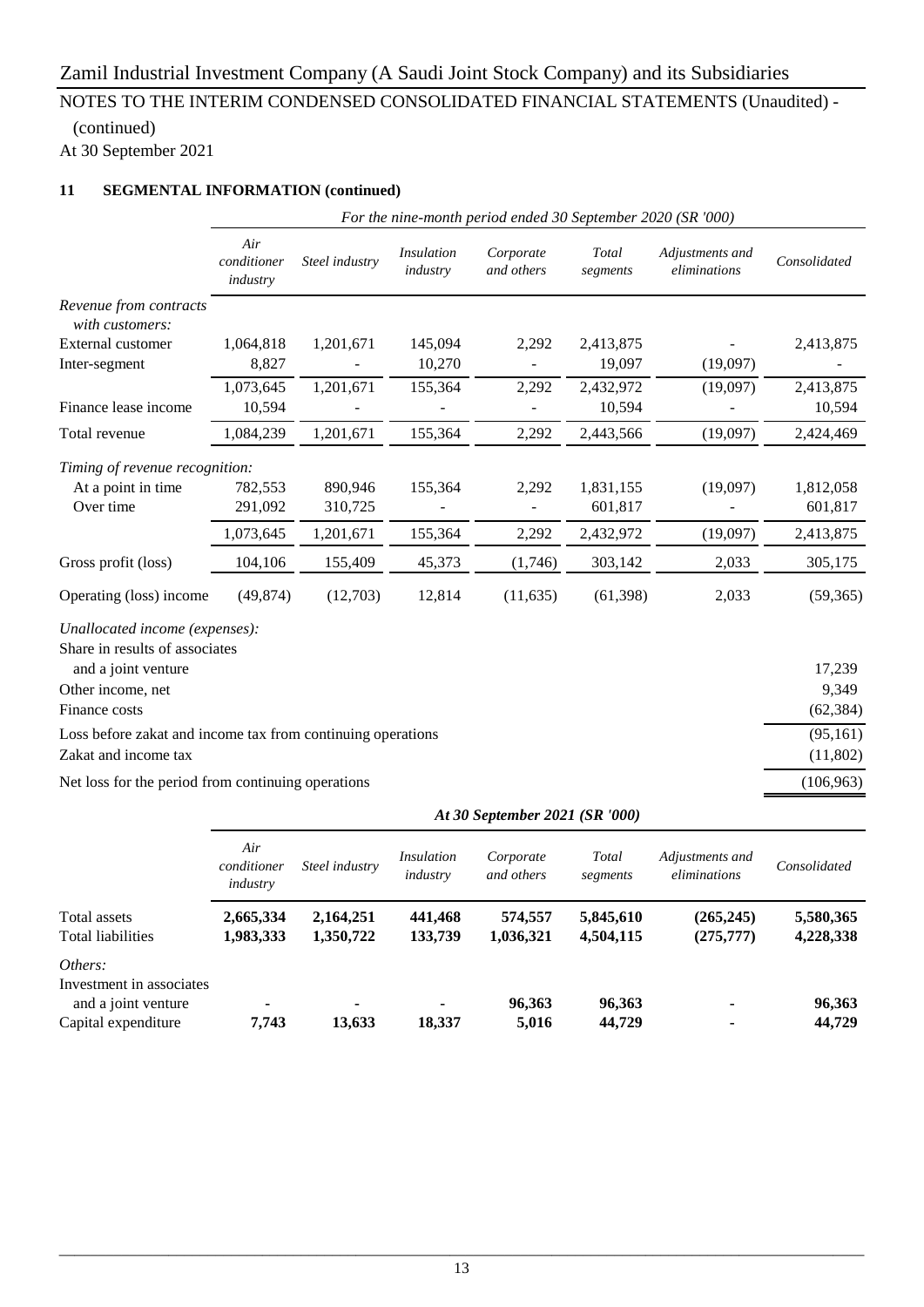# (continued)

At 30 September 2021

#### **11 SEGMENTAL INFORMATION (continued)**

|                          | At 31 December 2020 (SR '000)  |                |                               |                         |                   |                                 |              |
|--------------------------|--------------------------------|----------------|-------------------------------|-------------------------|-------------------|---------------------------------|--------------|
|                          | Air<br>conditioner<br>industry | Steel industry | <i>Insulation</i><br>industry | Corporate<br>and others | Total<br>segments | Adjustments and<br>eliminations | Consolidated |
| Total assets             | 2,522,873                      | 2,072,108      | 444,979                       | 420,330                 | 5,460,290         | (184, 870)                      | 5,275,420    |
| <b>Total liabilities</b> | 1,831,464                      | 1,288,637      | 146,433                       | 908,520                 | 4,175,054         | (234, 542)                      | 3,940,512    |
| Others:                  |                                |                |                               |                         |                   |                                 |              |
| Investment in associates |                                |                |                               |                         |                   |                                 |              |
| and a joint venture      | 10.774                         |                |                               | 83,964                  | 94.738            | $\overline{\phantom{a}}$        | 94,738       |
| Capital expenditure      | 11.741                         | 20.074         | 4.475                         | 3,922                   | 40,212            |                                 | 40,212       |

Inter-segment revenues are eliminated upon consolidation and reflected in the 'adjustments and eliminations' column. All other adjustments and eliminations are part of detailed reconciliations presented further below. Capital expenditure consist of additions of property, plant and equipment.

#### **Geographic information**

|                                  | For the nine-month<br>ended 30 September |                |  |
|----------------------------------|------------------------------------------|----------------|--|
|                                  |                                          |                |  |
|                                  | 2021                                     | 2020           |  |
|                                  | <b>SR '000</b>                           | SR '000        |  |
| Revenue from external customers: |                                          |                |  |
| Saudi Arabia                     | 1,912,360                                | 1,879,096      |  |
| Other Asian countries            | 335,628                                  | 354,704        |  |
| Africa                           | 375,629                                  | 190,669        |  |
|                                  | 2,623,617                                | 2,424,469      |  |
|                                  |                                          |                |  |
|                                  | 30 September                             | 31 December    |  |
|                                  | 2021                                     | 2020           |  |
|                                  | <b>SR</b> '000                           | <i>SR '000</i> |  |
| Non-current operating assets:    |                                          |                |  |
| Saudi Arabia                     | 734,936                                  | 772,908        |  |
| Other Asian countries            | 117,049                                  | 120,901        |  |
| Africa                           | 67,880                                   | 70,933         |  |
|                                  | 919,865                                  | 964,742        |  |

Non-current operating assets for this purpose consist of property, plant and equipment and right-of-use assets.